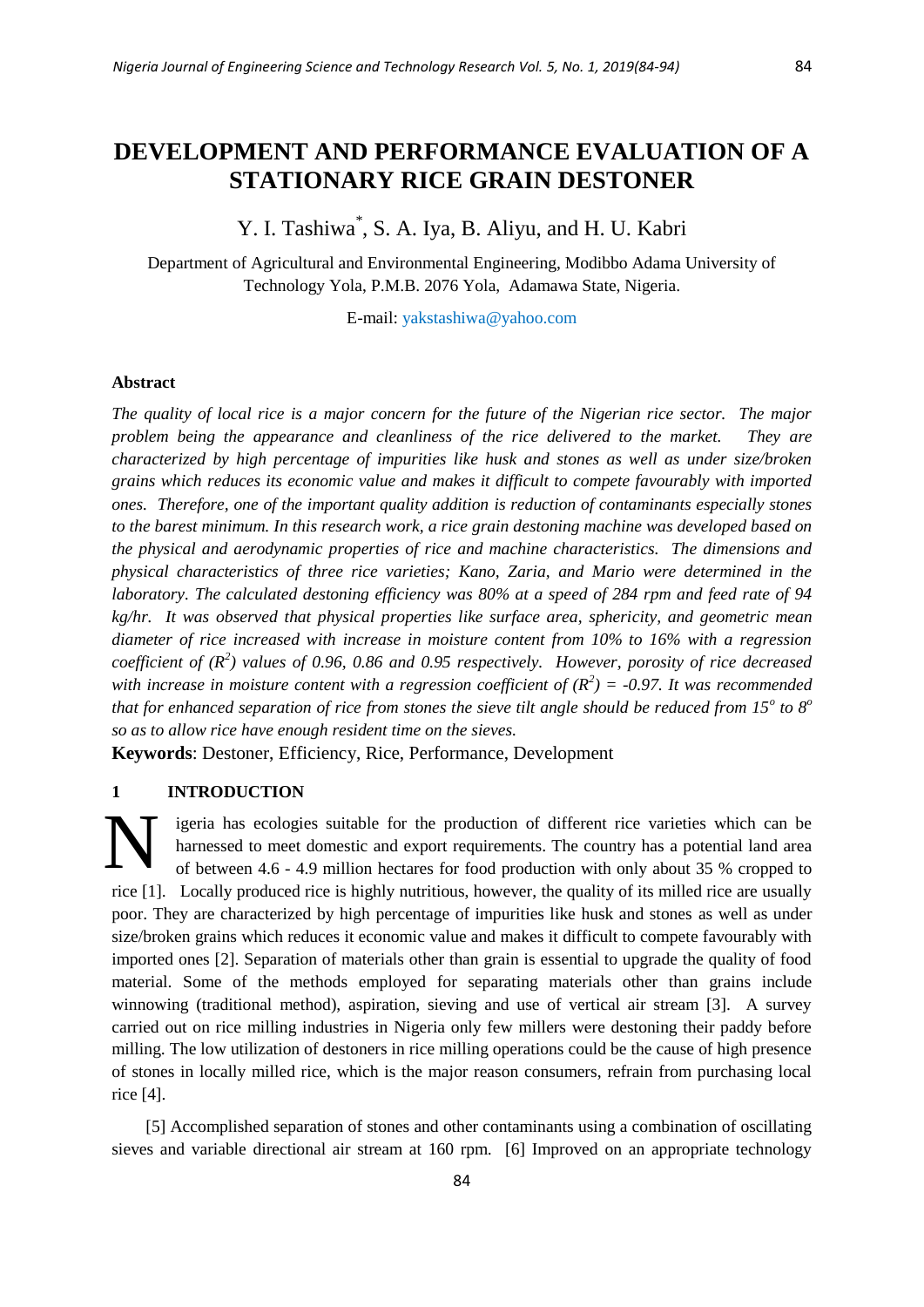cereal cleaner by [7] and obtained a higher cleaning efficiency of 71% for paddy. [8] Studied the optimum operating conditions for achieving a high degree of cleaning wheat grains from impurities. Their results showed that the combination of airstream velocity, specific feed rate, percentage of total impurities and samples moisture content affected significantly cleaning efficiency and grain losses. [9] Determined the terminal velocity of wheat, rice, and barley. They found that the terminal velocity ranged from 5.85 to 9.70 m/s for wheat varieties, from 7.88 to 8.54 m/s for rice varieties and from 7.49 to 9.95 m/s for barely varieties. [10] Mentioned that separating and cleaning grains from material other than grain (straw, chaff, fine particles) could be improved by using a combined action produced, firstly from the formation of fluidized bed of these particles and secondly from the movement of the particles on tilted screen. [11] Studied some engineering parameters affecting cleaning and separating efficiency such as type of motions (vibrating or rotary speeds), cells shape (rectangular, square and circle), position of rectangular cell (parallel or perpendicular with speed direction), sieve inclination and sieving time were considered for each machines type (vibratory and rotary machines). He found that the efficiency increased by increasing sieving time, oscillating and rotary speed. [12] Showed that cleaning efficiency and total losses were positively affected by air speed, and sieve tilt angle, but purity was negatively affected by moisture content, and feed rate. The total losses were negatively affected by moisture content and feed rate. Purity increased when using round-hole sieve compared with slotted sieve. The optimum performance was at air speed of 4 m/s, moisture content of 18 %, sieve tilt-angle of 0.03 rad (2 deg), round-shaped sieve, and feed rate of 1200 kg/h. Purity and total losses at these conditions were 98.98 and 0.21 % respectively. This paper considered the design and development of a stationary rice grain destoner. The objective is to develop and conduct performance evaluation of the developed machine.

## **2 MATERIALS AND METHODS**

#### **2.1 Determination of rice physical properties**

Some selected physical properties of rice namely dimensions, sphericity, particle density, bulk density, terminal velocity, angle of repose, internal coefficient of friction, and equilibrium moisture contents were determined for three (3) rice varieties namely Kano, Zaria and Mario. The samples were measured at random from each rice variety using a micrometre screw gauge with (least count 0.01 mm) to determine the dimensions of rice grains. One hundred replications were taken at random and each parameter (length, width and thickness) determined, before embarking on the design and development of the rice destoner.

#### **2.2 Design of the rice destoner**

The geometric characteristics and aerodynamic properties of the various material of rice impurity mixture were considered for effective design of the rice destoner. [6] Suggested that separation and cleaning should use a continuous force field rather than a gravitational force and must be accomplished within a minimum space. The aspect ratio that is major diameter/minor diameter, if greater than 2.0 imply that horizontal and vertical displacement will be required for the separation of the crop [7] was also adopted.

# **2.3 Sieve**

Here Sieve parameters like hole shape, size of opening and the co-efficient of opening, Co were considered. And equations 1 and 2 adopted from [7] were used to estimate area for circular and oblong openings.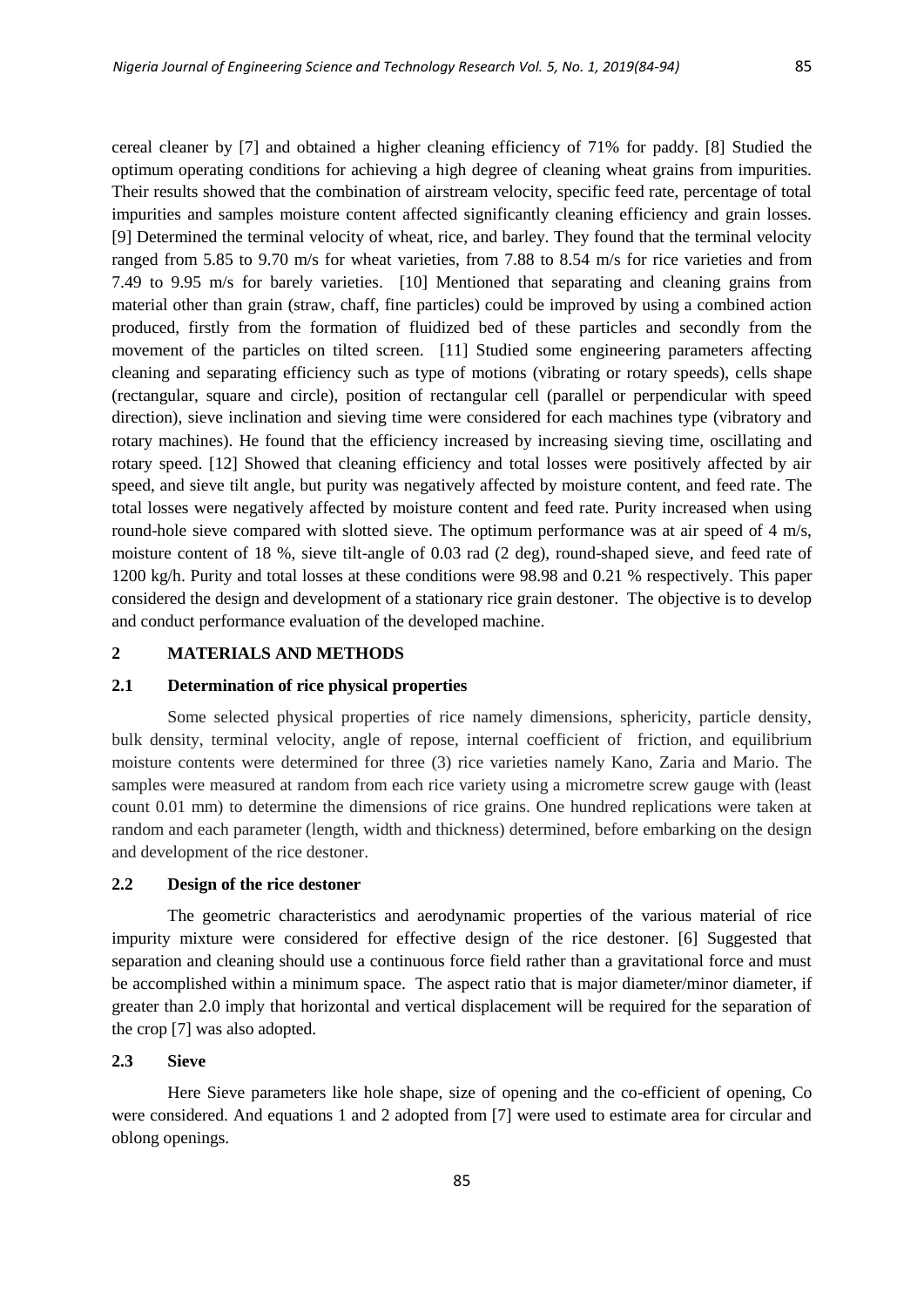(a) For circular opening;

$$
\text{Co} = \text{open area/total area} \quad = \frac{3D}{2} \times \frac{D^2}{(D+d)^2} \tag{1}
$$

Where,  $D =$  diameter of hole,  $d =$  distance between two successive holes.

(b) For Oblong opening;

$$
Co = \frac{DL - 0.22D^2}{D - d(L + d_1)}
$$
 (2)

Where, L = length of opening (mm), D = width of opening (mm),  $d_1$  = distance between adjacent lateral side (mm),  $d = distance$  between elongated sides (mm).

# **2.4 Sieve mechanism**

The sieves were fixed inside the sieve housing inclined at an angle of 15° to the horizontal. The upper and lower sieves moves together as a unit since they are both enclosed in the same casing. The sieves as a result of eccentric drive connection to the housing experiences horizontal oscillation and small vertical motion. The combined motion ensures that the grain move or slides down from the sieve and at the same time hops up to give the rice a sudden impact.

## **2.5 Power requirement for the machine**

Theoretical power requirement for oscillation was estimated using equation 3 and 4.

Vertical Hp<sub>1</sub> = 
$$
\frac{(W_s \times N \times 2 \times Y)}{4500}
$$
 (3)  
Horizontal Hp<sub>2</sub> =  $W_s \times N \times 2 \times x \times \mu$  (4)

Horizontal

where, W<sub>s</sub> = weight of reciprocating unit along with materials on it kg, N = Speed in  
revolutions per minute, Y = Vertical displacement of the reciprocating assembly in meter per stroke,  
X tan 15<sup>0</sup>. X = Horizontal displacement of reciprocating assembly in meter per stroke, 
$$
μ = Co
$$
-  
efficient of friction between rice grain and metal. In the determination of available power for blower  
equation 5 was used.

Available power for blower = Electric motor  $Hp - (Hp_1 + Hp_2)$  (5)

## **2.6 Determination of Shaft Speeds**

A photo type digital tachometer (Lutron DT-2234B 5 to 99,999 rpm) was used to determine the speed of the shaft. Air Velocity: Air velocity from radial blade centrifugal fan was determined using an anemometer. The anemometer was placed in the air stream between the upper sieve and the grain distributor when the machine was in operation.

## **2 7 Feed Rate**

The feed rate was computed as weight of crop fed into the machine per unit time (hr).

Linear Velocity: For a rotating shaft with speed n and pulley of radius (r)

$$
V = \frac{2\pi r}{60} \tag{6}
$$

Where, n is speed in revolutions per minute (rpm) and Velocity is m/s

(4)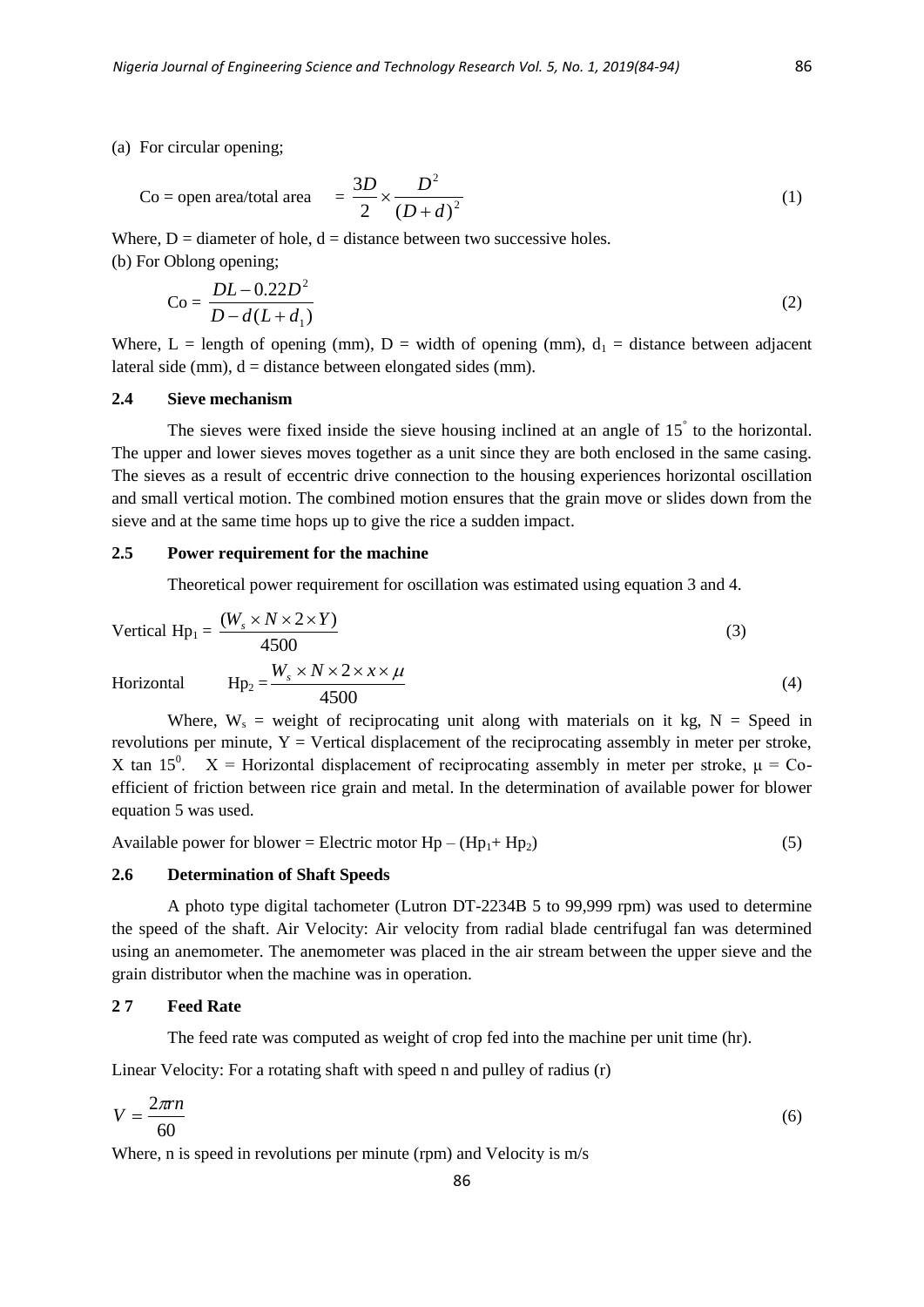Sieve Oscillation Frequency: The sieve oscillation frequency, α, was determined using equation 7.

$$
\alpha = \frac{N}{t} \tag{7}
$$

Where,  $N =$  number of reciprocations,  $t =$  time in seconds

# **2.8 The Rice Destoner**

The rice destoner was constructed in the Department of Agricultural and Environmental Engineering, Modibbo Adama University of Technology Yola. The principal components of the machine are the hopper with its metering device at the base, grain distributor, a centrifugal blower, the sieve assembly and collection unit, the supporting frame and the drive components. The frame is made of (25x5mm) angle iron sections while the grain hopper is made of (2mm) sheet metal. The support linkage of the sieve assembly causes it to oscillate, moving the grain over the sieve. The machine is loaded through the hopper, which is regulated at the base by a slider unto the sieve assembly via the grain distributor. Then air from the blower is directed over the falling rice grains and materials other than grains (MOG) larger, light impurities, chaffs, and dust are blown out of the machine.



Figure 1. Orthographic projection of the rice destoner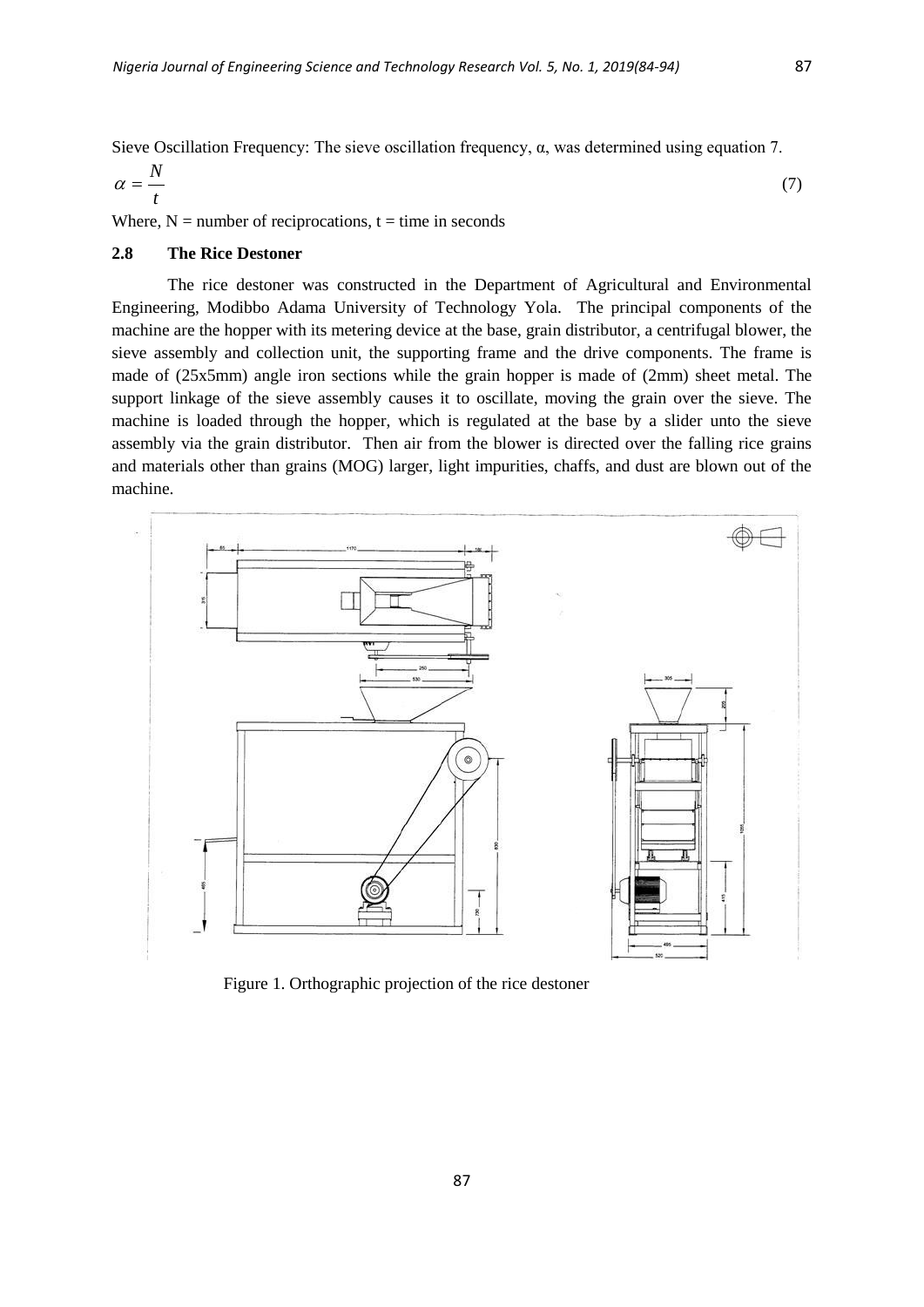

Figure 2. Isometric projection of the rice destoner



Figure 3. Exploded view of the machine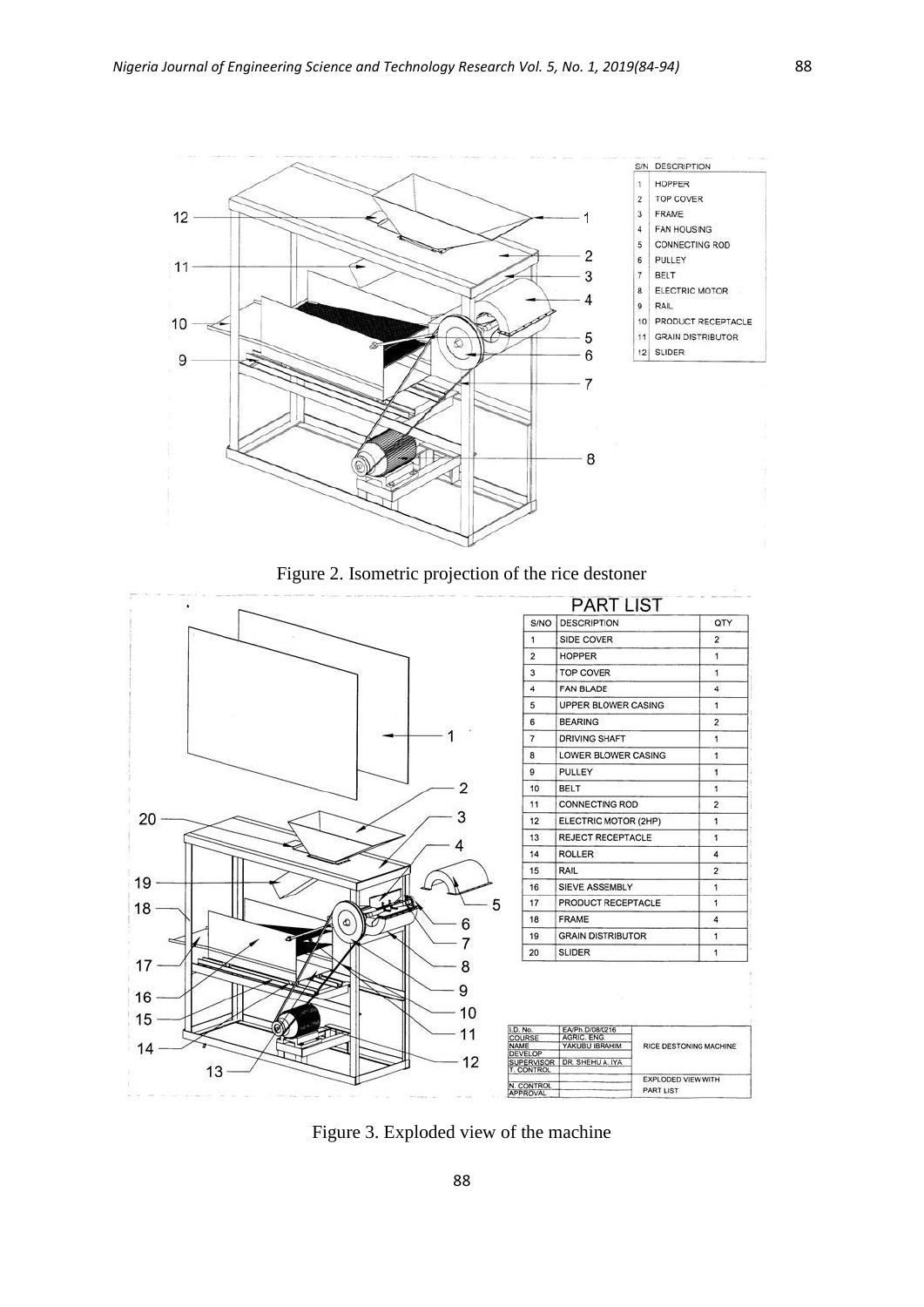While rice grains, denser materials and small stones pass through the openings (holes) in the upper sieve onto the second sieve which has smaller holes diameter openings that allows only materials that are less than 2mm in diameter to pass through. The thorough shaking of the material as a result of the to and fro motion of the sieve assembly causes such materials to pass through the hole openings on to the reject receptacle. The destoned rice grains are then held on the second sieve because of their size and flow out to the product receptacle for collection.

#### **2.9 Performance Evaluation of the Rice Destoner**

Small stones of different sizes similar to the once dominant in rice were selected by sieving. The selected stones were washed to remove very fine sand and other unwanted particles and dried. After drying the stones were sprayed with a dark coloured paint and allowed to dry to enhance easy identification in rice. In preparing each sample, 1kg of rice, approximately 40,000 grains based on an average thousand grain weight of 25g [13] was measured and 20 coloured stones were introduced and mixed with it. This admixture was then passed through the destoner and the time to separate the admixture was recorded using a stop watch. A digital tachometer was used to measure shaft revolution per minute. The number of stones removed out of twenty deliberately introduced into every kilogramme of rice and the amount of rice retained on the screen and discharged with the stones were recorded. Each test was carried out five consecutive times and their averages obtained. Separation Efficiency**:** the separation efficiency was determined using equation 8.

$$
E_s = \left(1 - \frac{S_r}{S_t}\right) \times 100\tag{8}
$$

 $S_r$  = no. of stones retained in the rice,  $S_t$  = total no of stones introduced into the rice

$$
\text{Wastage, (w) } \% = \frac{G_{wr}}{G_i} \tag{9}
$$

 $G_{wr}$  = weight of rice at rubbish outlets,  $G_i$  = weight of rice at input

## **3 RESULTS AND DISCUSSION**

Results obtained from laboratory measurements of physical dimensions are presented blow.

Table 1. Physical properties of three rice varieties

| Rice<br>variety          | Length<br>$(L)$ mm | Width<br>$(W)$ mm | <b>Thickness</b><br>$(H)$ mm | Ra     | Da     | Dg     | Sphericity | Surface<br>area<br>$\text{(mm}^2)$ |
|--------------------------|--------------------|-------------------|------------------------------|--------|--------|--------|------------|------------------------------------|
| Kano                     | 6.503              | 2.24              | 1.807                        | 3.6094 | 3.5167 | 2.9376 | 0.4524     | 27.1714                            |
| Zaria                    | 7.235              | 2.125             | 1.895                        | 3.8179 | 3.7517 | 3.0427 | 0.4206     | 29.0881                            |
| Mario                    | 7.377              | 2.216             | 2.148                        | 3.4344 | 3.9137 | 3.2360 | 0.4387     | 32.9022                            |
| Average                  | 7.038              | 2.193             | 1.95                         | 3.6206 | 3.7273 | 3.0721 | 0.4372     | 29.7206                            |
| Moon of 200 repliestions |                    |                   |                              |        |        |        |            |                                    |

Mean of 300 replications

Table 1 shows the means of the physical properties of three rice varieties major, intermediate and minor diameters and calculated values of aspect ratio, arithmetic mean diameter, geometric mean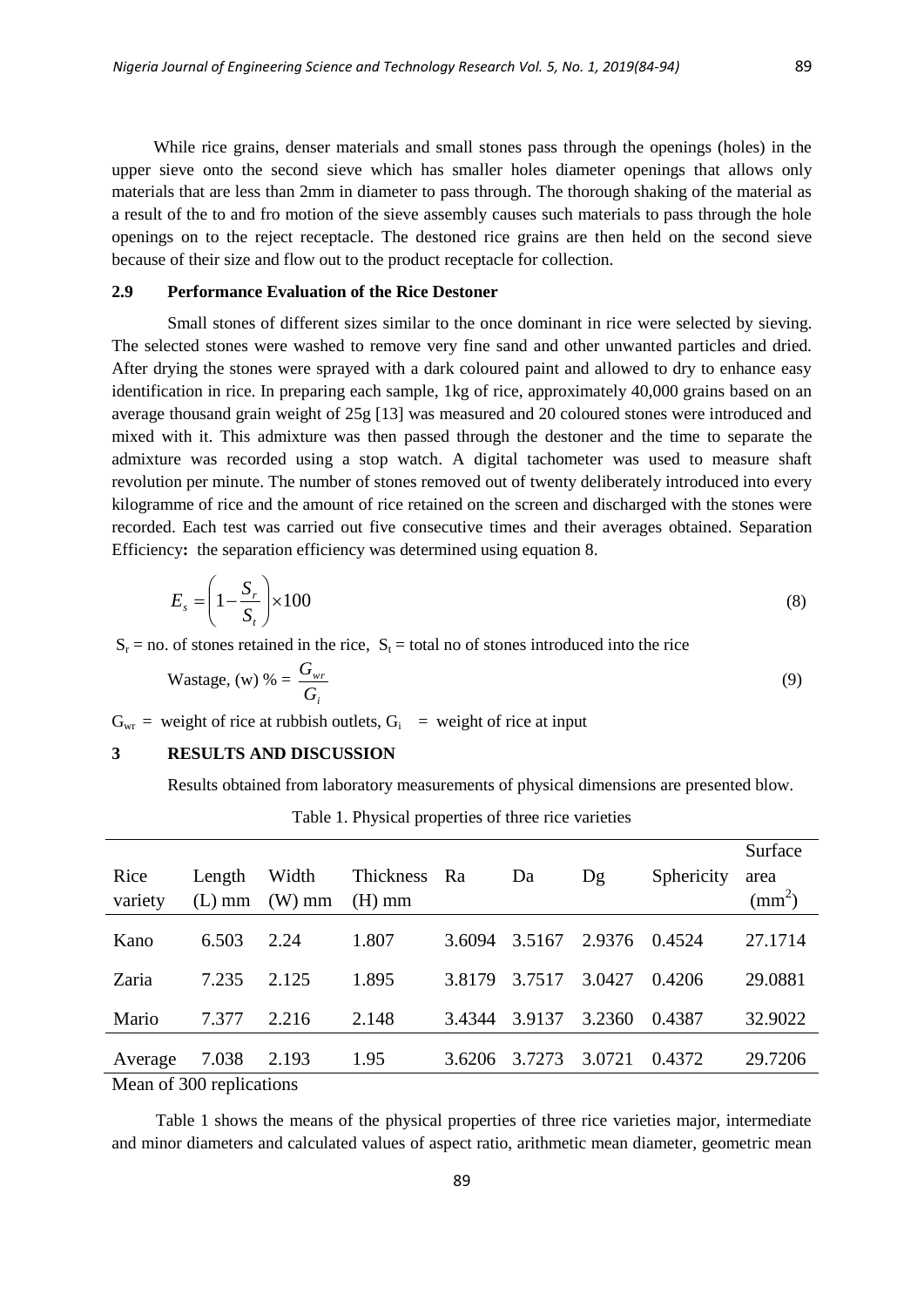diameter, sphericity and surface area. It can be seen that length of rice is between 6.50 - 7.38 mm, width between 2.13 - 2.24 mm, while thickness is between 1.81 - 2.15 mm for Kano and Mario rice variety respectively. These values are within the published range of 5.25 - 7.49 mm for length, 2.10 - 2.89 mm for width and 1.71 - 2.03 mm for thickness of Abakaliki and Akeze rice varieties respectively as obtained by [14]. The measured equivalent diameter ranged between 3.52 - 3.91mm which are similar to the range of values of  $3.48 - 3.90$  mm obtained for sadri rice variety by [15].

The sphericity values for Kano, Zaria and Mario rice varieties are 0.45, 0.42 and 0.44 respectively. These values are higher than the value of 0.41 obtained by [16] for local rice variety ITA 257. The surface area ranged between  $27.17 - 39.90$  mm<sup>2</sup> for Kano and Mario rice variety respectively, indicating that the larger the grain dimension the larger the surface area. Table 2 shows the mean values of physical properties and characteristics of the three rice varieties, minimum values, maximum values and standard deviation. In this study minimum value for length obtained for the three rice varieties was 6.50mm and the maximum value was 7.38mm, width ranged between 2.13 to 2.24mm and thickness between 1.81 to 2.15mm. [14] Determined the dimensions of Abakaliki and Akeze rice, where 72% of grain lengths are between 6.00 mm and 7.24 mm, 23.3 % have lengths between 5.25 mm and 5.99 mm, 5 % have lengths between 7.25mm and 7.99 mm. They found that 99 % of grains have thickness less than 2 mm, which are within the range of values obtained in this study.

| Property                            | No. of observation |     |         | Mean value Standard deviation Min. value Max. value |         |         |
|-------------------------------------|--------------------|-----|---------|-----------------------------------------------------|---------|---------|
| Length $(mm)$                       |                    | 300 | 6.94    | 0.44                                                | 6.50    | 7.38    |
| Width (mm)                          |                    | 300 | 2.19    | 0.06                                                | 2.13    | 2.24    |
| 300<br>Thickness (mm)               |                    |     | 1.98    | 0.17                                                | 1.81    | 2.15    |
| Geometric mean diameter (mm)        |                    | 300 | 3.09    | 0.15                                                | 2.94    | 3.23    |
| Sphericity (%)                      |                    | 300 | 43.65   | 1.16                                                | 42.05   | 45.24   |
| Aspect ratio                        |                    | 300 | 3.63    | 0.20                                                | 3.43    | 3.82    |
| Surface area $\text{(mm)}^2$ )      |                    | 300 | 30.04   | 2.87                                                | 27.17   | 32.90   |
| Bulk density ( $\text{kg m}^{-3}$ ) |                    | 15  | 750.21  | 30.21                                               | 720.01  | 780.41  |
| True density ( $\text{kg m}^{-3}$ ) |                    | 15  | 1250.11 | 31.91                                               | 1218.20 | 1282.01 |
| Porosity $(\%)$                     |                    | 15  | 43.5    | 1.5                                                 | 42.00   | 45.00   |
| Thousand weight of grains (g)       |                    | 15  | 22.00   | 1.00                                                | 21.00   | 23.00   |
| Angle of repose (degree)            |                    | 15  | 33      | $\overline{2}$                                      | 31      | 35      |
| Terminal velocity                   |                    | 15  | 5.87    | 0.65                                                | 5.22    | 6.52    |

Table 2: Dimension and physical characteristics of the three rice varieties

The bulk density of rice ranged between 720 to 780 kg/m<sup>3</sup> which is higher than values of 726.06 kg/m<sup>3</sup> - 734.60 kg/m<sup>3</sup> for Tarom and Farj rice variety obtained by [17]. While values of true density lies between 1218.20 to 1282.01kg/ $m<sup>3</sup>$  whose values are higher than the true density of Tarom and Farj rice varieties with 1108.98 to 1144.68 kg/m<sup>3</sup> obtained by [17]. Plywood has higher angle of repose than galvanized iron this may be due to the smooth surface of the galvanized iron sheet relative to plywood. Angle of repose for the three rice varieties lies between  $31^{\circ}$  -  $35^{\circ}$  on the galvanized iron surface. Therefore, the data on frictional properties was used in hopper design for gravity flow, since the angle of inclination of the hopper walls should be greater than angle of repose to ensure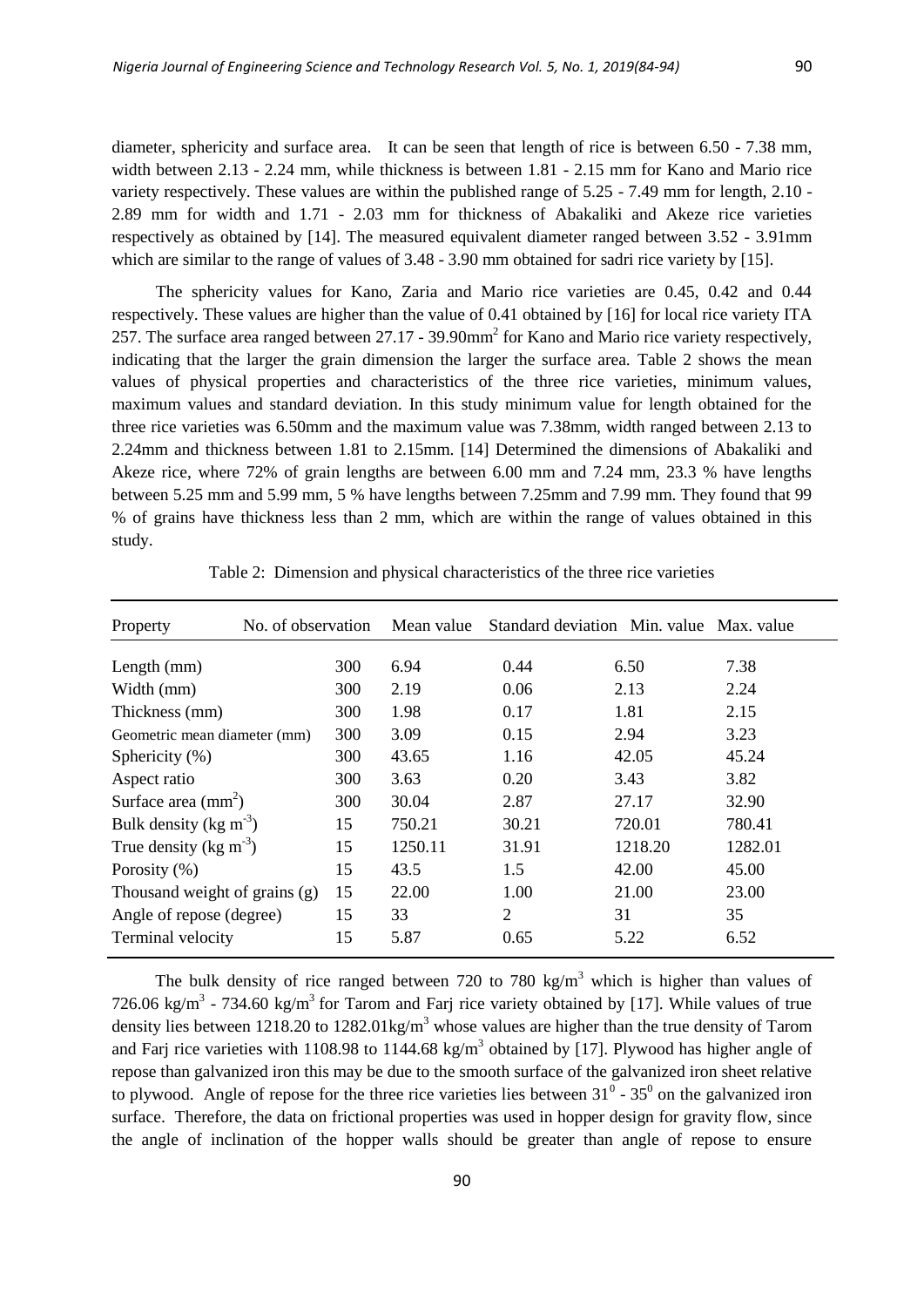.

continuous flow of the material. The terminal velocity of rice in this studies lies between  $5.22 \text{m/s}$  – 6.52m/s, which are higher than mean values of 5.06 to 5.19 m/s obtained by [18] for terminal velocities of some rice varieties grown in South West Nigeria. It was also less than the values of 7.88 to 8.54 m/s obtained by [19] for some rice varieties. Mass of 1000 rice grains for the three rice varieties ranged between 21 to 23g, which are higher than values of 17.84 to 23.61g for Farj and Ramezani rice variety by [17].

| Surface          | Number      |  | Mean          | <b>Standard</b> | Minimum | Maximum |  |
|------------------|-------------|--|---------------|-----------------|---------|---------|--|
|                  | observation |  |               | deviation       | value   | value   |  |
| Plywood          | 15          |  | 0.4425 0.0150 |                 | 0.4275  | 0.4574  |  |
| Galvanized       | 15          |  | 0.3942        | 0.0247          | 0.3695  | 0.4189  |  |
| <sub>1</sub> ron |             |  |               |                 |         |         |  |

Table 3. Static coefficients of friction of the three rice varieties on two surfaces

Table 3 presents the values of static coefficient of friction measured on plywood surface and on galvanized iron surface at 10% moisture content wet basis. The static coefficient of friction was higher on plywood surface than on galvanized iron surface. This can be attributed to the surface roughness which is highest on plywood. The static coefficient showed that the galvanized iron surface had the minimum amount of static friction coefficient compared to plywood surface. Moisture had a significant effect on friction properties of tested rice varieties with an increase of moisture from 10 to 16%, the friction coefficients of surface materials (plywood and galvanized iron) increased. This is similar to the work of) [19] on the effect of moisture on some physical properties of two varieties of rough rice, which reported that moisture had a significant effect on the static friction coefficient. Hence, galvanized iron sheet was selected for use as machine component due to its lower friction coefficient when compared to plywood to enable free flow of rice grains in the hopper.

| Type of       | Mass of impurities |       |       |      | Geometric mean     |       | Sphericity of |       |       |
|---------------|--------------------|-------|-------|------|--------------------|-------|---------------|-------|-------|
| impurities    | (g)                |       |       |      | diameter           |       | impurities    |       |       |
|               |                    |       |       |      | of impurities (mm) |       |               |       |       |
|               | Kano               | Zaria | Mario | Kano | Zaria              | Mario | Kano          | Zaria | Mario |
| Millet        | 0.02               | 0.01  | 0.01  | 2.74 | 2.88               | 2.70  | 0.62          | 0.65  | 0.66  |
| Small stone   | 0.02               | 0.004 | 0.01  | 1.43 | 1.55               | 1.48  | 0.88          | 0.96  | 0.94  |
| $(1-2)$ mm    |                    |       |       |      |                    |       |               |       |       |
| Medium stone  | 0.03               | 0.014 | 0.02  | 2.58 | 2.17               | 2.41  | 0.73          | 0.77  | 0.85  |
| $(2-3)$ mm    |                    |       |       |      |                    |       |               |       |       |
| Big stone     | 0.05               | 0.04  | 0.20  | 3.18 | 3.10               | 3.45  | 0.80          | 0.79  | 0.87  |
| $(3-4.25)$ mm |                    |       |       |      |                    |       |               |       |       |

Table 4. Mass, geometric mean diameter and sphericity of impurities in rice

Table 4 shows the mass, geometric mean diameter, and sphericity values of some impurities found in the three rice varieties. It can be seen that the geometric mean diameter of the impurities ranged between 2.74 – 2.88mm, these values are similar to the geometric mean diameter of rice varieties measured. Though their sphericity values are higher than that of rice, it may present a serious problem during separation of rice from stone. [5] determined the size, shape, density and suspension velocity of admixtures of ITA 257 rice variety and other impurities like stones and sticks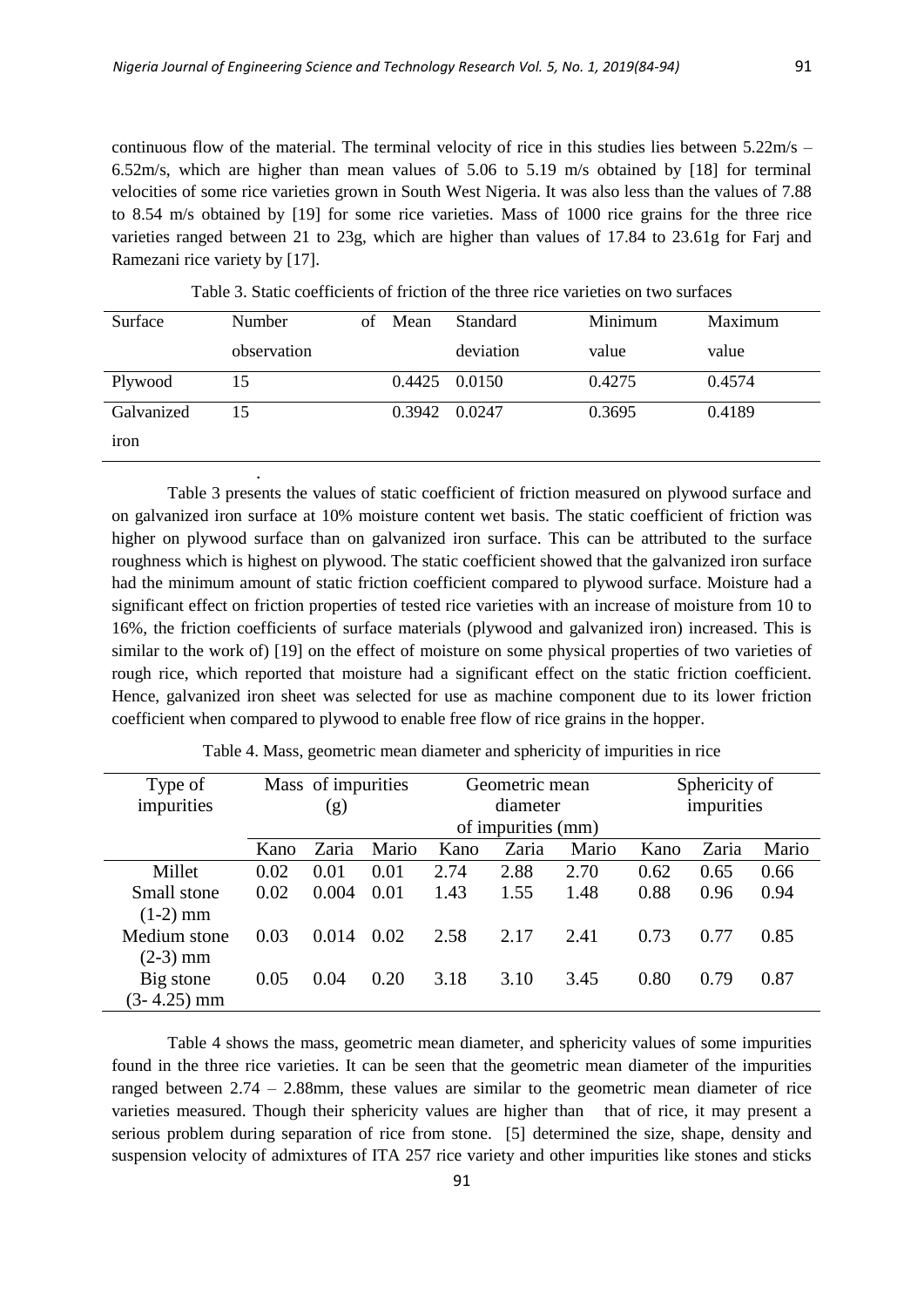and found the sphericity of ITA 257 rice variety to be 0.41. These measurements are important to enable complete separation of rice from its basic impurities.

| Rice     | Kano   |       |                      |        | Zaria |                      | Mario                |       |           |  |
|----------|--------|-------|----------------------|--------|-------|----------------------|----------------------|-------|-----------|--|
| variety  |        |       |                      |        |       |                      |                      |       |           |  |
| Moisture |        |       | Principal dimensions |        |       | Principal dimensions | Principal dimensions |       |           |  |
| content  |        | (mm)  |                      |        | (mm)  |                      | (mm)                 |       |           |  |
| $(\%)$   | length | Width | Thickness            | length | Width | Thickness            | length               | Width | Thickness |  |
| 10       | 6.34   | 1.98  | 1.68                 | 6.88   | 2.00  | 1.69                 | 6.78                 | 1.89  | 1.96      |  |
| 12       | 6.50   | 2.24  | 1.81                 | 7.24   | 2.13  | 1.90                 | 7.38                 | 2.22  | 2.15      |  |
| 14       | 7.02   | 2.44  | 1.94                 | 7.52   | 2.34  | 2.02                 | 7.52                 | 2.52  | 2.25      |  |
| 16       | 7.32   | 2.50  | 1.98                 | 7.58   | 2.38  | 2.26                 | 7.56                 | 2.54  | 2.30      |  |

Table 5. Principal dimension of rice varieties at different moisture contents

Table 5 presents principal dimensions of the three rice varieties at four levels of moisture content. Indicating that there is an increase in axial dimensions as moisture content is increased. This may be due to the fact that as moisture content increases, rice grains tend to swell due to moisture absorption. The effective diameter of rice was found to be higher than the thickness of the grains. Similar findings were reported for millet by [19] sweet corn and maize by [20, 21].

## **4 CONCLUSION**

The physical and mechanical properties of three rice varieties namely Kano, Zaria and Mario were determined and used in the design of a prototype rice destoning machine. The performance evaluation of the rice destoner carried out indicated the efficiency was 80% while losses were 4.49%. However, Buckingham Pi  $(\pi)$  theorem was used to obtain a functional relationship between the cleaning efficiency and independent variables like feed rate, acceleration due to gravity, amplitude, frequency of oscillation, speed of machine, terminal velocity, bulk density, moisture content and sieve hole diameter. The developed destoning efficiency model was verified by comparing the predicted efficiency with the experimental efficiency values, which showed a good agreement ( $R^2 = 0.97$ ) between the predicted and the experimental result at 5% level of significance.

# **REFERENCES**

- 1. Singh, B. N., Fagade, S., Ukwungwu, M. N., William, C., Jagtap, S. S., Oladimeji, O., Effisue, A. and Okhidievbie, O. (1997). Rice growing environments and biophysical constraints in different agro-ecological zones of Nigeria. Met. J., vol. 2(1), pp. 35-44.
- 2. Okunola, A. A. and Bamgboye, A. I. (2011). Development of a rice cleaner grader. Proceedings of the 6<sup>th</sup> CIGR Section VI International Symposium "Towards a Sustainable Food Chain" Food Process, Bioprocessing and Food Quality Management Nantes, France – April 18- 20.
- 3. Ademosun, O. C. (1993). Development and performance evaluation of a pedal operated multicrop cleaner. *Journal of Agricultural Engineering and Technology,* vol. 1, pp. 27-37.
- 4. Frederick, L., Olaf, E., Akande, S. O., Titilayo, S. O., Akpokodje, G. and Ogundele, O. O. (2003). The Nigerian Rice Economy in a competitive world: constraints, opportunities and Strategic choices: Rice Processing in Nigeria: A survey. West Africa Rice Development Association (WARDA) Abidjan, Cote d' Ivoire.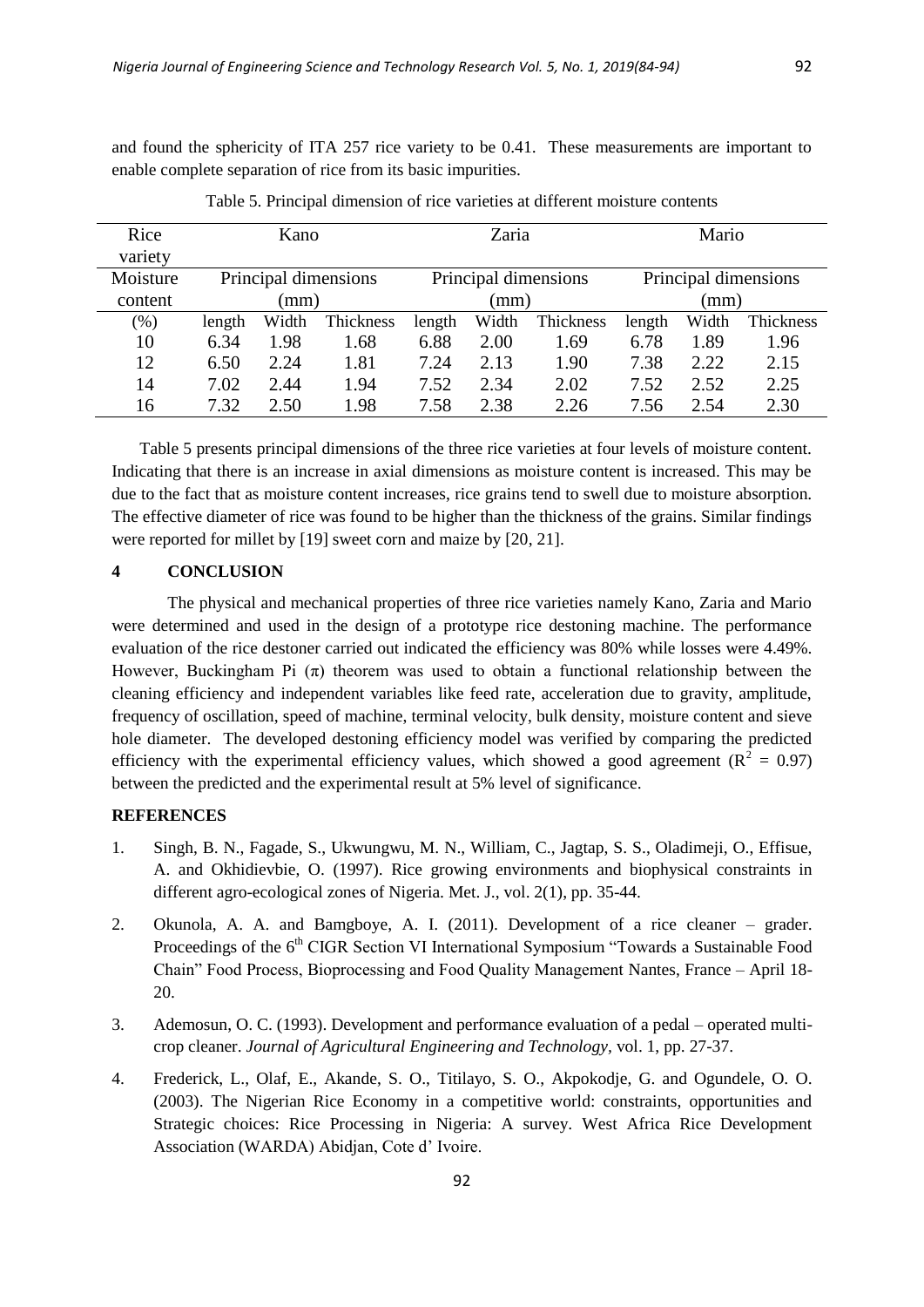- 5. Ogunlowo, A. S. and Adesuyi, A. S. (1999). A low cost rice cleaning/destoning machine. Agricultural Mechanization in Asia, Africa and Latin America, vol. 30(1), pp. 20-24.
- 6. Okunola, A. A. and Igbeka, J. C. (2009). Development of a reciprocating sieve and air blast cereal cleaner. In Proceedings of  $9<sup>th</sup>$  African Crop Science Society,  $9(1)$  pp. 3-8. Tenywa T. S., Joubert D., Nampala, Marias, P. R., and Rubaihayo M.P. Eds. 9. 1;3-8. Capetown.
- 7. Igbeka, J. C. (1984). Appropriate Technology cereal cleaner. Agricultural Mechanization Asia, Africa and Latin America, vol.  $15(2)$ , pp.  $67 - 70$ .
- 8. Ismail Z. E, Hanna K. F., Kassem M. A. (1994). Factors affecting grain cleaning efficiency. Part 2: Separating via vertical air stream. Misr. Journal of Agricultural Engineering. Vol. 11(1): pp. 227-238.
- 9. El-Raie; A. E. S.; N. A. Hendawy and A. Z. Taib (1996). Study of physical and engineering properties of some agricultural products. Misr Journal Agricultural Engineering, vol.13(1), pp. 211-226.
- 10. Hindey, F. I. and M. A. El-Tawil (1998). A prototype of continuous flow fluidized bed machine for separating and cleaning wheat grain. Misr. Journal Agricultural Engineering, vol. 15(2).
- 11. Amin, E. E. (2003). Effects of some physical and mechanical properties of wheat on grading efficiency. Misr Journal of Agricultural Engineering, vol. 20(4), pp. 451-470.
- 12. Awady, M. N., Yehia, F., Ebaid, M. T. and Arif, E. M. (2003). Development and theory of rice cleaner for reduced impurities and losses. Misr Journal of Agricultural Engineering, vol. 20(4), pp. 53-68.
- 13. Koga, Y. 2008. Informed expert consultations and discussions, TBIC, Tsukuba-shi, Ibaraki-ken, Japan.
- 14. Oguoma, O. N., Ezenwa, U. G and Anyawu, D. O. (1992). Design, construction and testing of a destoner rice/sand separator". Nigerian Journal of Technical Education. Vol. 9 No 2 pp 97.
- 15. Jouki M. and Khazaei N., 2013. Some physical properties of rice seed (Oriza Sativa). The IIOAB Journal; vol. 3; Issue 4, pp. 15–18.www.iioab.org.
- 16. Jafarzade S. H., Sharifi A., and Zakeri Ghadi M. (2013). Effect of moisture content on some physical characteristics of three varieties of commercial rice in Iran. International Journal of AgriScience, vol. 3(1), pp. 62-69. [www.inacj.com](http://www.inacj.com/) ISSN: 2228-6322© International Academic Journals.
- 17. Adewumi, B. A. (1996). Physical and mechanical properties of rice varieties in Ondo State, Nigeria. Applied Tropical Agriculture, vol. 1, pp. 24 – 28.
- 18. El-Raie; A.E.S., Hendawy, N. A. and Taib, (A. Z. 1996). Study of physical and engineering properties of some agricultural products. Misr Journal Agricultural Engineering, vol. 13 (1): pp. 211-226.
- 19. Ashtianie, H., Sadeghi, M., Hemmat, A. (2007). The effect of moisture on some physical characteristics of two varieties of grain in Esfahan. 5th National congress of Agricultural Machinery and Mechanization in Iran.